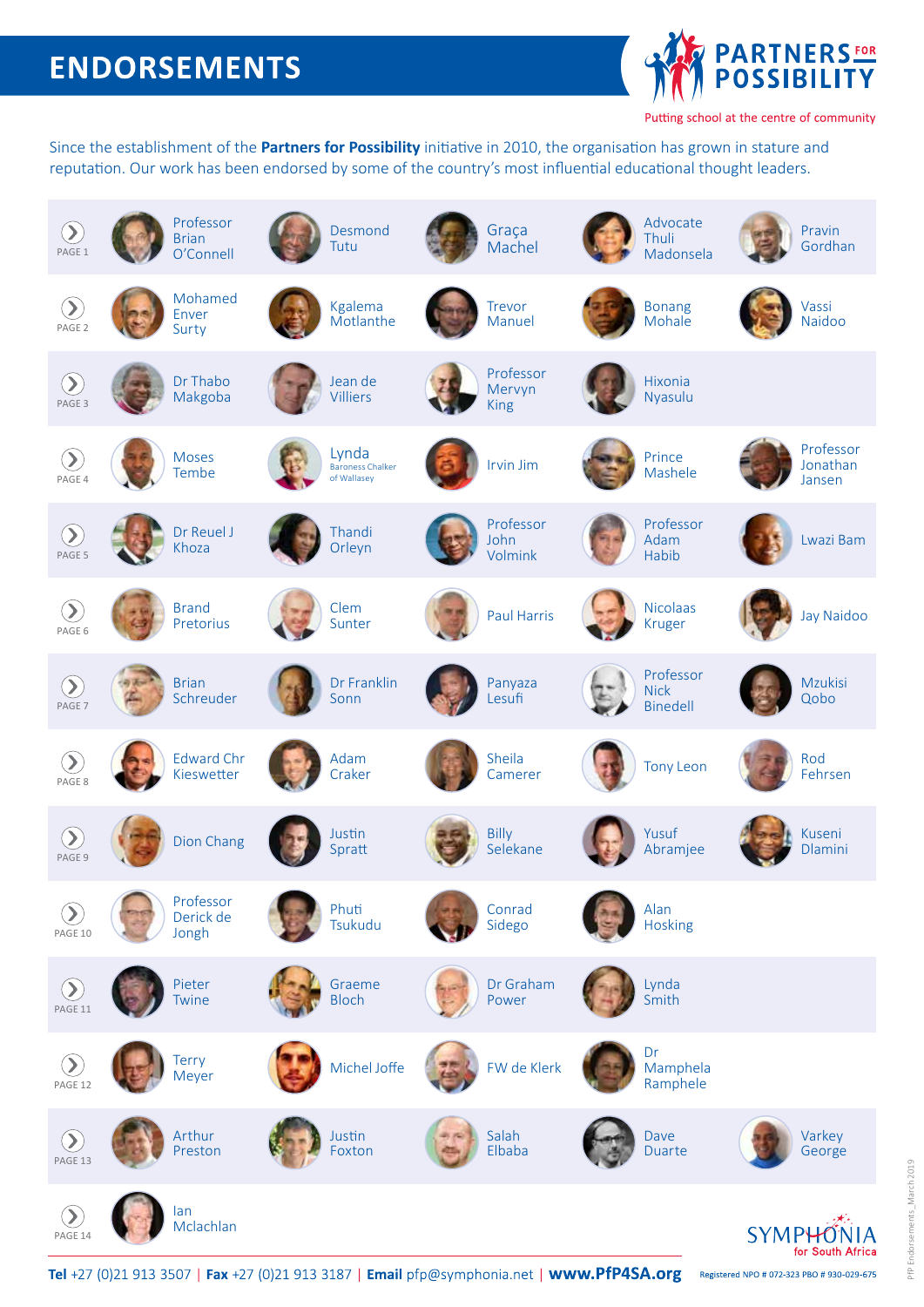## **ENDORSEMENTS**





**PfP's PATRON**

#### **Professor Brian O'Connell**

**Former Rector and Vice Chancellor, University of Western Cape** 

"It is clear that we all underestimate just how deeply our history has hurt people and institutions, but if our country is to have any chance of transcending that hurt and if our people are to take full ownership of our future then our schools must lead the way. I believe that Symphonia has it right and that partnership with our leaders in this critical venture, our principals, will create a new environment and release the kind of positive, confident energy, supported by knowledge that will put us on a new path. I support this project unconditionally and hope sincerely that the project will be supported: for all of our sakes."



## **Desmond Tutu**

**South African social rights activist and retired Anglican bishop** 

"I am always moved by the number of people who are engaged in wonderful acts of transformation, of making a real difference in the world. When each of us does something good – where we are – it's these acts of goodness that together overwhelm darkness and change the world. I warmly commend Symphonia for South Africa for bringing together citizens committed to building our country through education – such as in the **PfP** programme. God bless you!"



#### **Graça Machel**

**Founder of the Graça Machel Trust and the Foundation for Community Development**  "I believe **PfP** is a sound model of educational excellence."



#### **Advocate Thuli Madonsela**

**Professor in the faculty of law Chair of social justice in the faculty of Law - University of Stellenbosch**  "Sometimes we focus on moaning, but there's far more nobility in taking the initiative and doing something about education. There is a very clear link between educational inequality and societal inequality, and the efforts of **PfP** are really about lighting a candle and improving people's lives. Business must be commended for its involvement in **PfP** and I encourage many others to become involved in the future."



#### **Pravin Gordhan**

**Minister of Public Enterprise**

"In today's complex and fast-changing society, leadership is particularly challenging, whether in a school or any other institution. School principals are expected to be visionary and ethical role models who nurture and care for learners, educators and the community. **PfP** provides an indispensable bridge so that both principals and business leaders share these qualities, the responsibility of leading change at a school and to enrich lives. Through this process business leaders and principals develop new skills, insights and a passion for change."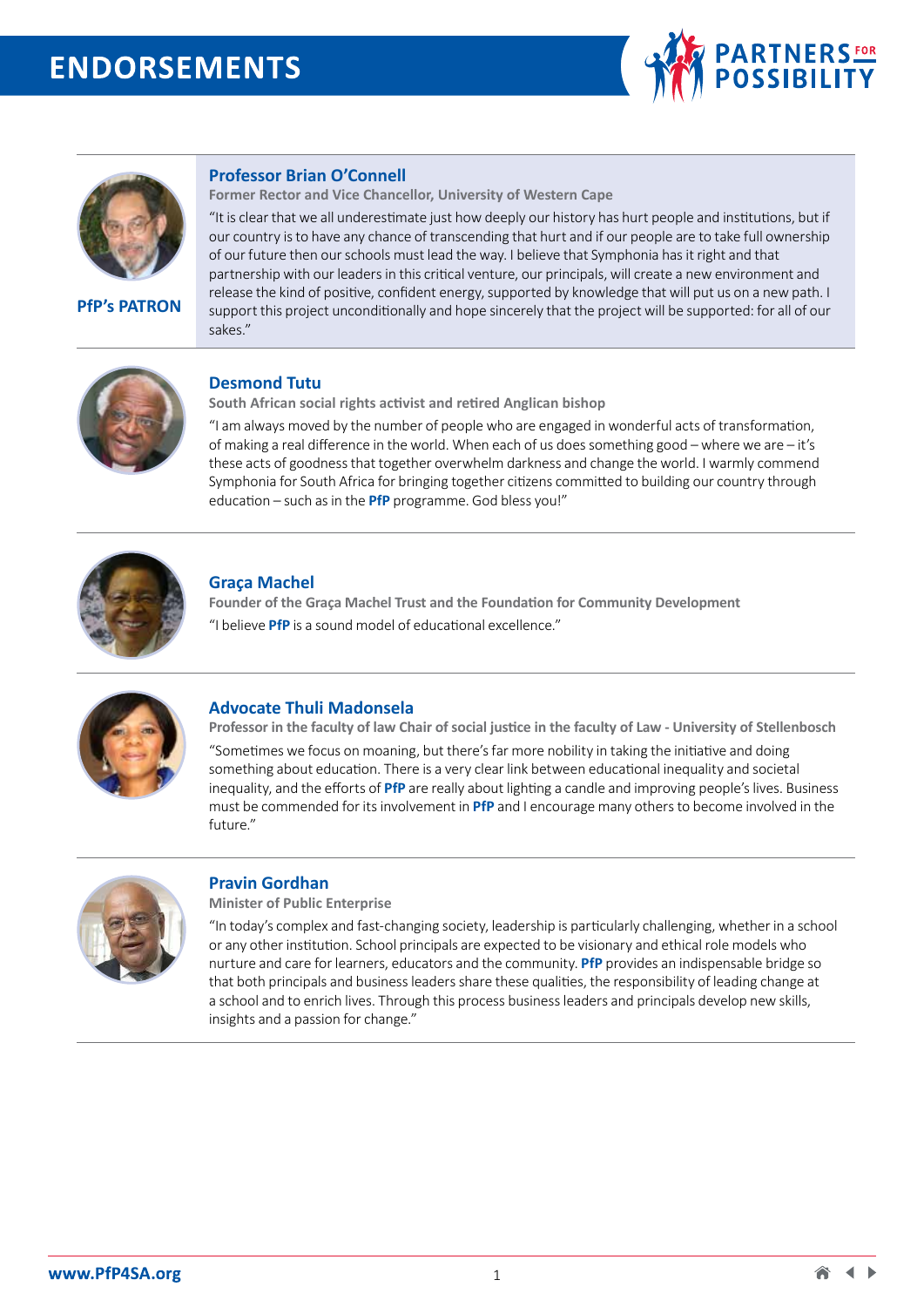



### **Mohamed Enver Surty**

**Deputy Minister – Department of Basic Education**

"The Ministry of Basic Education recognises and appreciates the work that **PfP** is doing with school principals throughout the country. **PfP** is a useful programme for the improvement of the standard of basic education in South Africa. Additionally, **PfP** is in line with the National Development Plan (NDP) which calls for the Department of Basic Education to align the interests of all stakeholders to support the common goal of achieving good educational outcomes that are responsive to community needs and economic development."



#### **Kgalema Motlanthe**

**Former President of the Republic of South Africa** 

"Through **PfP**, an educational initiative, Symphonia has demonstrated the value of social partnership in tackling current national challenges, which include inequality, poverty and unemployment. As they say, education is the great equaliser and thus the surest way of helping us rebuild our society, guided by the vision of unity, democracy, non-racialism, non-sexism, justice and equality. I am convinced that this is an educational initiative whose time has come!"



#### **Trevor Manuel**

**Former South African Minister in the Presidency for National Planning Commission**  "The National Development Plan is all about different parts of society working with government to increase capacity. The **PfP** programme is exactly what is needed to make the NDP real and take our education forward. I commend the initiative for what it does for education. But I also commend the initiative for how it develops business people and gets them into communities those business people would not necessarily get involved with. That has to help nation building as well. Well done **PfP**."



#### **Bonang Mohale**

**Chairperson, Bidvest Group** 

"I am personally honoured to be able to endorse this amazing 3+ years initiative, **PfP**, for its purpose of empowering our school principals, especially in previously disadvantaged communities. Isn't it amazing that those learners whose teachers have high expectations of them, always do well! Our beautiful country will rise or fall, not so much on the quantum of our resources, but on our ability to manage plan, lead, coordinate & organise. The principal, just like a business leader, can have up to 40% positive effect on the results of our learners. Only meaningful education can seriously address our stubbornly high and increasing levels of unemployment which lead to poverty and inequality. We need to urgently continue to 'grow our own timber' if we are going to be internationally competitive."



#### **Vassi Naidoo**

**Chairman Nedbank Group Limited** 

"The key to inclusive growth, job creation, poverty alleviation and empowerment is Education. **PfP** mobilises active citizenship of business leaders with school principals to strengthen leadership and management capacity at schools… a true example of nation building!

I fully endorse the programme, not only because of what it does for education and skills development at schools, but for the development of business leaders as true ambassadors of business in the 21st Century. Nedbank is delighted to be working with **PfP**."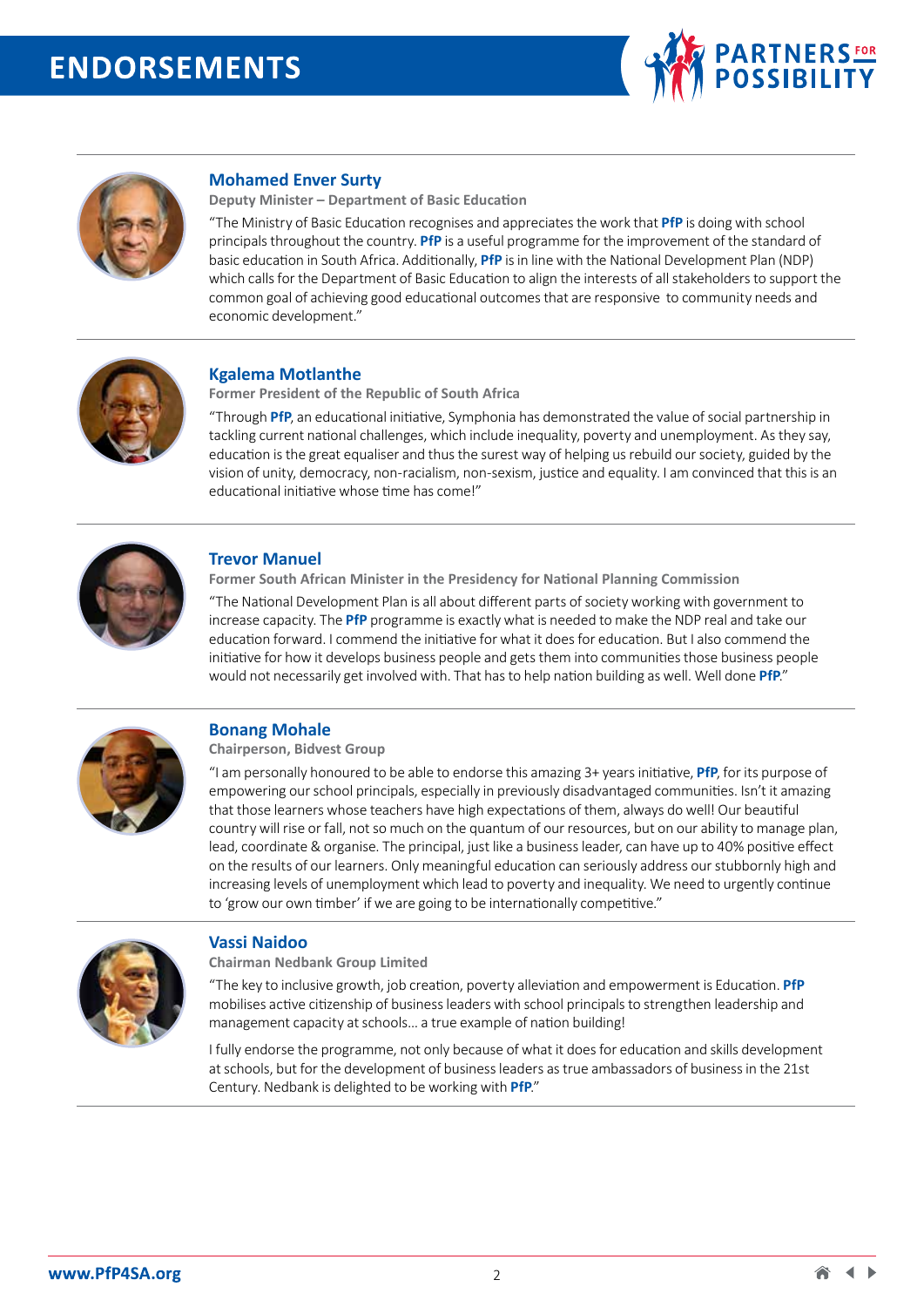



## **Dr Thabo Makgoba**

**Anglican Archbishop of Cape Town. Chancellor, University of the Western Cape**

"Symphonia for South Africa's core aim of putting the school at the centre of communities is the only way South Africa's basic education challenges can be addressed. I fully endorse and support this initiative which resonates well with the vision of the Anglican Board of Education of Southern Africa (ABESA) of informing, forming and transforming communities in Southern Africa. I call on all South African businesses to give generously and to partner with Symphonia for South Africa as we together provide quality education for all children in South Africa."



#### **Jean de Villiers**

**Former rugby player and nation builder** 

"The majority of the issues we have in this beautiful country of ours stem from a lack of education. Many children don't get opportunities to develop and learn and the playing fields are not equal. This programme provides a support structure that is essential to reduce inequality in our education system. Education, with mentorship and support for the difficult days, is what will get us through these tough times. This can not be solved by one person. It is a South African issue and need all of us to get involved! **PfP** provides that opportunity."



#### **Prof Mervyn King**

**Chairman of the IIRC and of the King Committee on Governance** 

"The goals of responsible leadership, as reflected in the various King reports on corporate governance, are today perhaps more important than at the time they were identified. Organisations have a critical role to play in addressing the social ills created by years of institutionalised discrimination and I applaud **PfP** for bringing together business, civil society and government in a powerful programme that works at the heart of society – in schools and school leadership.

**PfP** has proven that the business sector can be a strong and positive agent of change and their programme not only touches the communities in which they work, but they change the hearts and perspectives of the business people participating.

I encourage business leaders to join in this powerful movement for change and make a difference in the critical education sector."



#### **Hixonia Nyasulu**

**Former Chairman of Sasol Ltd** 

"Rarely have I come across a programme that so effectively builds educational capacity, while strengthening the very fabric of our society. By bringing together the leadership capacity, business acumen and networks of corporate South Africa and the grit, heart and shoestring innovation of school principals, **PfP** is creating great leverage in the education sector. Business leaders are sharing their knowledge and skills while at the same time learning how to deal with ambiguity, complexity and how to influence without direct authority. School principals learn invaluable leadership skills while making the school a place of learning for leaders who are courageous enough to cross a boundary to an environment so different from their comfortable corporate office. Reconciliation in South Africa will ultimately happen when people discover each other's humanity and develop relationships across traditional boundaries as we see happen through programmes like **PfP**."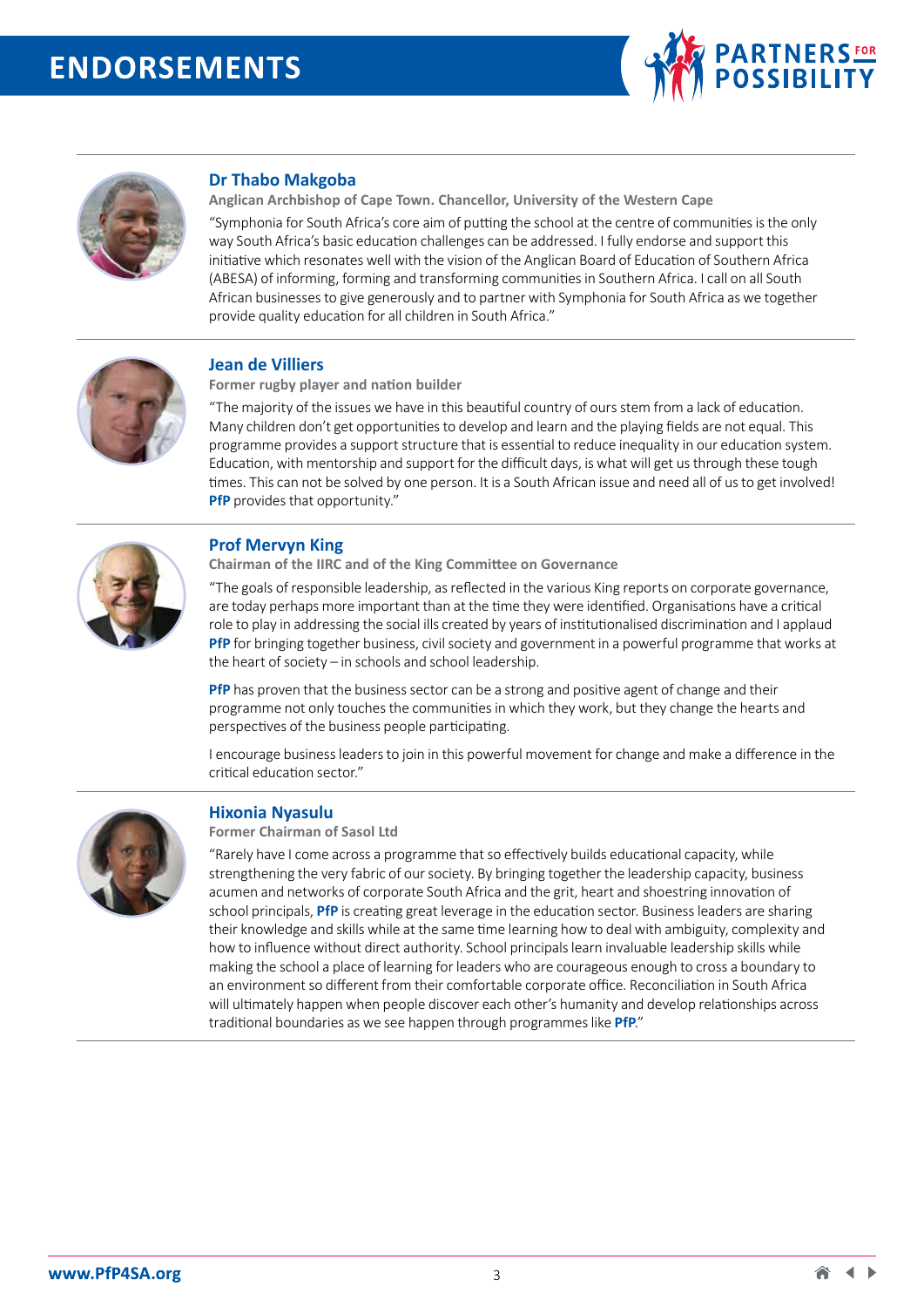



#### **Moses Tembe**

**President of Durban Chamber of Commerce** 

"Truly transformative business leaders recognise that they, and their organisations, have a role to play in creating an inclusive and prosperous society. Rather than just spend money, these leaders are intellectually and emotionally invested in their corporate social responsibility projects. I commend **PfP** in creating a platform that allows these leaders to create lasting societal change and, in the process, be transformed themselves."



#### **Lynda, Baroness Chalker of Wallasey**

**UK Minister for Africa and Commonwealth (1986-1997) and Overseas Development (1989-1997)**  "My experience of International Development (as an Africa policy specialist), and as Chairman of Africa Matters Limited for the last 21 years, has convinced me of the critical value of leadership development across all sectors in Africa, especially in the public education sector. The work pioneered by **PfP** in leveraging the experience and skills of business leadership onto South Africa's struggling public schooling system has brought new life and hope to school principals and their management teams, who need exceptional leadership skills to steer under-equipped schools in often very challenging circumstances. I fully support the inspiring work that the **PfP** team is doing in this much needed sector of education leadership in South Africa."



#### **Irvin Jim**

**General Secretary of NUMSA** 

"Education is one of the most powerful ways of addressing the challenges of our highly unequal society. I commend **PfP** for bringing together civil society and business to make a meaningful and lasting change to the prospects of children across South Africa."



#### **Prince Mashele**

**Commentator on South African politics and author** 

"Blaming the past for the problems we face today will never build a better future. The **PfP** initiative manifests the spirit of South Africans who are committed to building social bridges that will move future generations from a country of problems into a country that is filled with possibility. Education is the surest escape route out of poverty and underdevelopment, and the school is where it all begins. By focussing on improving the performance of schools, the **PfP** initiative has identified the key that will open our country's ideal future."



#### **Professor Jonathan Jansen**

**Professor at the University of Stellenbosch** 

"I challenge every company concerned with the future skills set of high school graduates to join the **PfP** programme in linking principals and corporate leaders in making schools better now, but also in improving our economic futures later."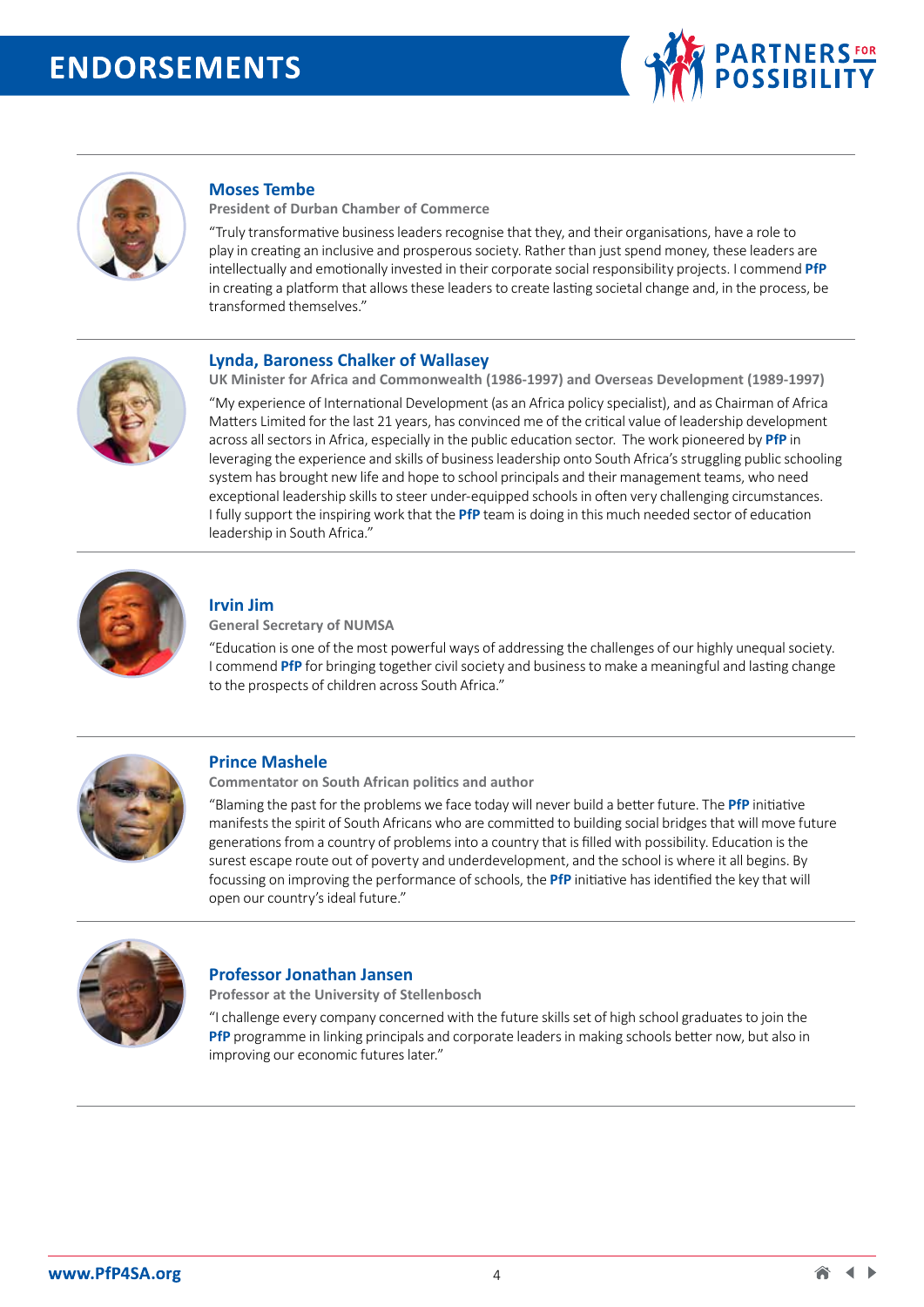



#### **Dr Reuel J Khoza**

**Chairman of Dzana Investments (Pty) Ltd**

"There can be no partnership more commendable than those who Partner for Possibility. Our political economy is bristling with potential for all manner of possibilities. It is catalytic agents such as **Partners for Possibility**, that render this real. This initiative has my whole hearted support."



#### **Thandi Orleyn**

**Founder, Director and Shareholder of Peotona Group Holdings** 

"P**artners for Possibility** exemplifies the power of collaboration across boundaries. When business leaders leave their exalted offices to meet principals in schools and principals find their voice in the company of business leaders, it is a transformational experience for both. I am inspired by the reciprocal nature of this process. We should stop talking about social cohesion. We should do projects like **Partners for Possibility** and work together as citizens who all care about creating a South Africa that works for all. For our future and for the sake of all our children! It is these kind of projects that will enable us to create the South Africa we all dream about."



#### **Professor John Volmink**

**Chair of UMALUSI Council** 

"The **PfP** programme, facilitated by Symphonia for South Africa (SSA), addresses some of the most important challenges of our time leadership in education, active citizenship and nation-building. What is inspiring about the **PfP** initiative is that it creates the opportunity for each of us as citizens of this country to play our part to tackle these challenges and to come together as a nation in a shared vision. Through this programme, SSA allows/dares each of us to be the hero of the story and make a real difference!"



#### **Professor Adam Habib**

**Vice Chancellor of the University of the Witwatersrand** 

"**Partners for Possibility** (**PfP**) are focused on transforming our world. They have correctly recognized that we cannot transcend our racialised past and resolve the historical disparities that we have inherited without us learning to partner one other. This is especially so in the educational arena. I therefore wholeheartedly support the innovative thinking and passion that has gone into joining top business leaders with the school principals who most urgently need access to their skills. The lessons about society's needs, which are gained by business leaders through their interactions in this program, are equally important for advancing nation building. Well done, **PfP**, for breaking ground and benefitting future generations of South Africans."



#### **Lwazi Bam**

**Chief Executive Officer, Deloitte Africa**

"Our next generation of South Africans is vulnerable. These young and determined minds need not be. Rather, they need to be led by example. They need to be able to follow in real life footsteps; to walk a path that has harnessed strength in intellect, respect in attitude, and creativity in thought. Growth of our future base of leaders is very much down to education, making it one of our top priorities, if not thé foremost focus area for us all. For professional services firms like ours, education is the difference between us continuing to be in business or not, it is the one 'input' that we cannot do without. The PfP initiative could, very well, hold the solution that we have been trawling to secure. At the very least, I hope this book serves as an encouragement to the many dedicated principals out there that are working against difficult odds to secure the future of our country."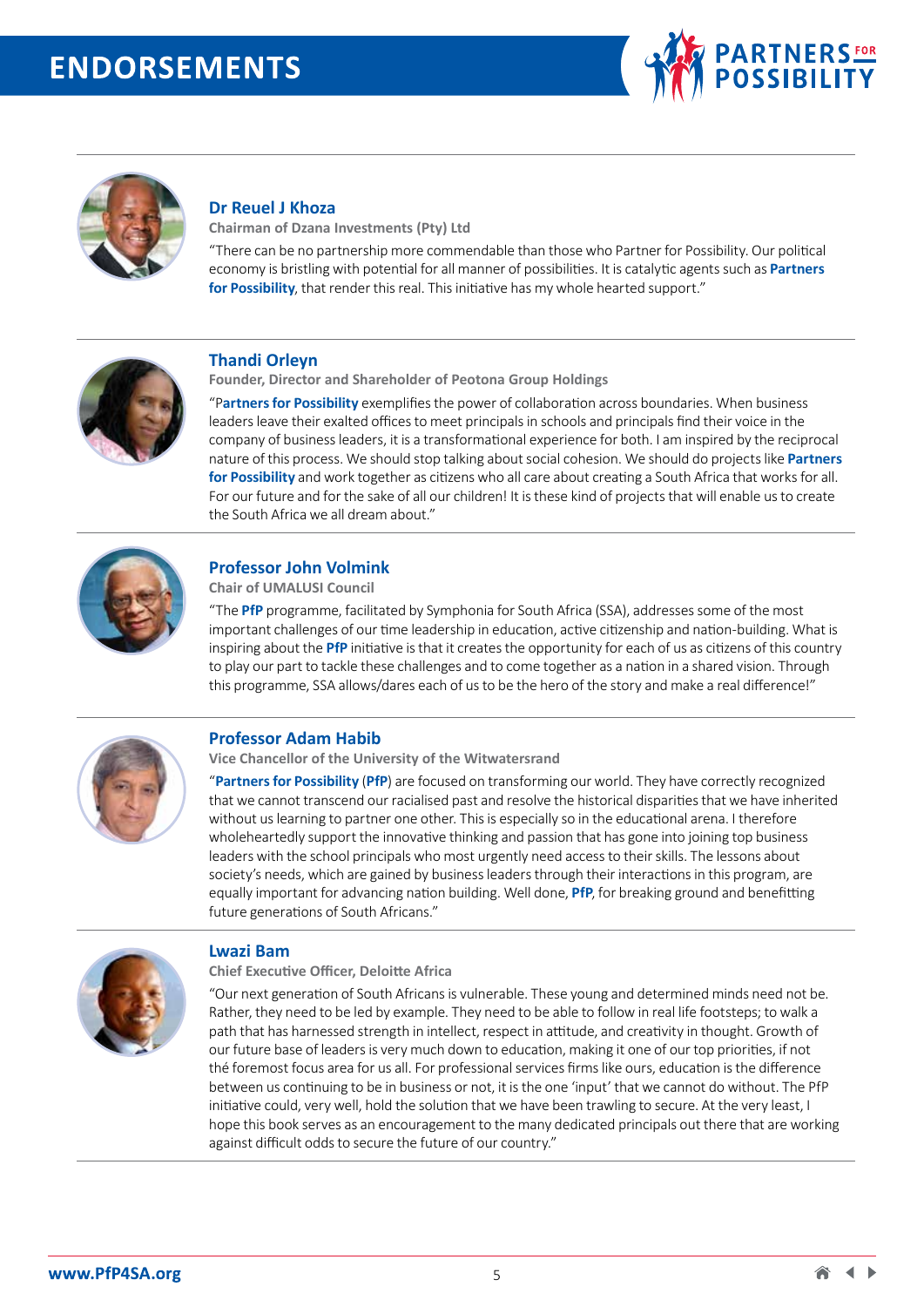



## **Brand Pretorius**

**Director of Companies** 

"I identify fully with the aims and objectives of the **PfP** project. In my view it addresses one of the critical success factors in education in a practical and meaningful way. I am confident that this worthy project will, over time, improve the quality and effectiveness of education in South Africa."



#### **Clem Sunter**

**Respected author and public speaker** 

"This project goes to the heart of what is needed to improve the performance of schools in South Africa. In my experience of 12 years at the helm of Anglo's Chairman's Fund, the principle variable in a school's future is the quality of the principal. A good leader will automatically hold the teachers accountable for the results inside and outside the classroom and will inspire the entire community behind the school to provide the intensity of commitment which ensures excellence. I have no hesitation in giving my wholehearted support to this initiative."



#### **Paul Harris**

**Co-founder of Rand Merchant Bank Holdings**

"**PfP** create the opportunity for business leaders to give more than just money they get to contribute their knowledge and skills to help lead change in education. I strongly support the idea of partnering business leaders and school principals to help transform our education system."



## **Nicolaas Kruger**

**Business Executive**

"Supporting basic education is probably one of the most important strategic investments that any South African company can make. This sector is foundational to many of the challenges we face and it holds the key to a more prosperous, and equal society. In light of this, I firmly endorse the work that **PfP** does in targeting educational challenges at its very root and doing so in a structured and long term way."



#### **Jay Naidoo**

**Political and Social Activist**

"Thank you for the hard work you are doing to build the ladder for education and training for our future generations."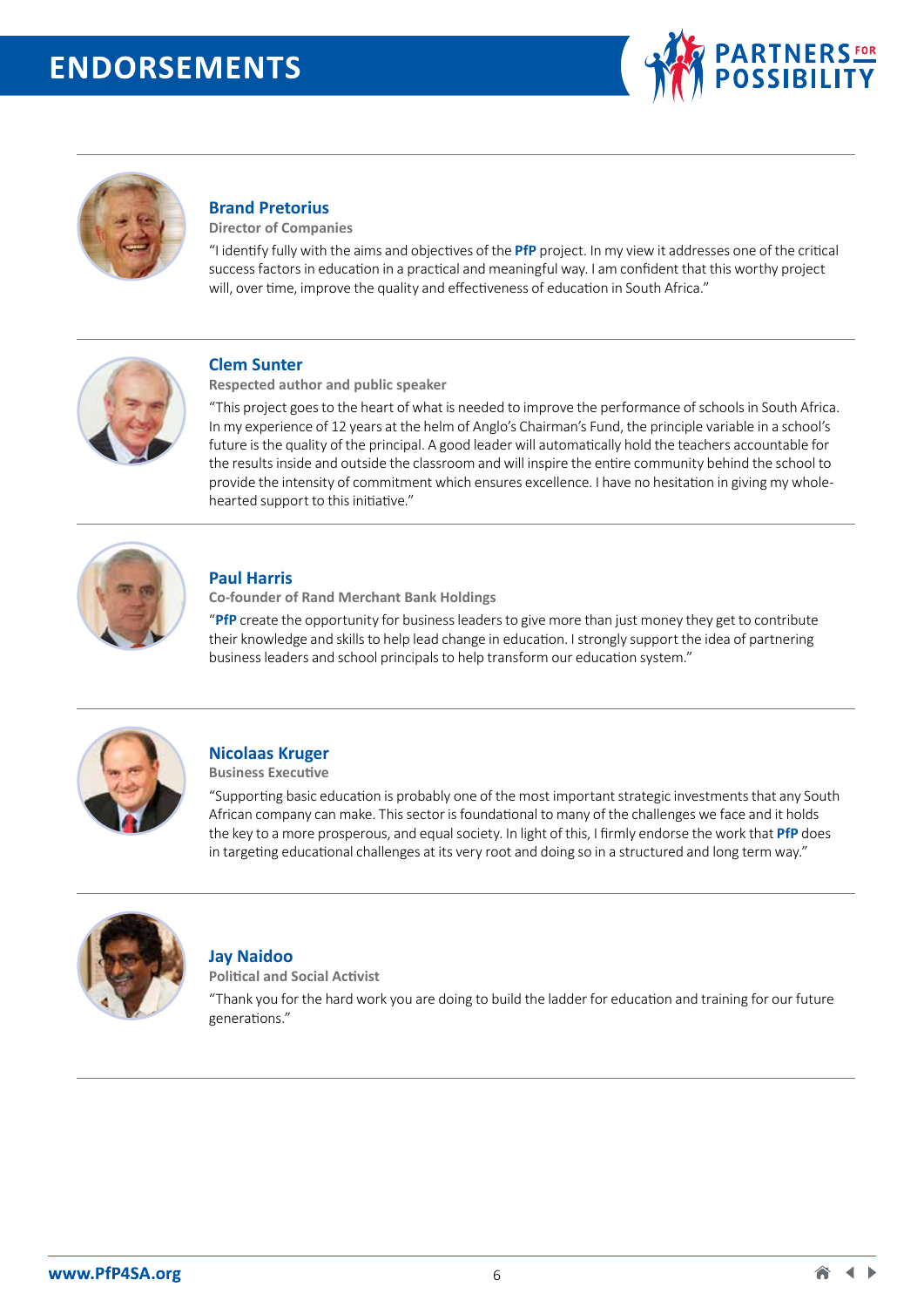



### **Brian Schreuder**

**Head of Department, Western Cape Education Department**

"I fully endorse the **PfP** programme for the powerful effect it has in supporting and strengthening under-resourced schools in the Western Cape and across South Africa. As the first province to host **PfP** schools, we saw the positive outcomes of the programme's focus on school leadership and their respect for the inherent, although sometimes dormant, leadership skills at schools. We are happy to support this initiative as it is totally aligned to our efforts to strengthen school leadership. We also recognise that the programme's impact spread over time to positively influence the teachers, children and to ultimately, place the school at the centre of its community."



## **Dr Franklin Sonn**

**Renowned educational academic and business leader** 

"There are several support groups formed to try and enhance excellence in education and constructively assist in bridging the gap between performing and underperforming schools in our education system. Unfortunately they don't all have positive results. Symphonia for South Africa's **PfP** programme is conceptually sound. It produces positive results because it is carefully designed, well executed and managed. The energy and passion of Louise van Rhyn is in itself contagious. Because I am impressed with the educational framework and especially the strong leadership and devotion to task of Louise van Rhyn I happily wish it to be publicly known that I support the **PfP** programme."



## **Panyaza Lesufi**

**MEC for Education in Gauteng**

"If our education system was a four-legged table, two legs would be broken, and as a country we need to ensure that those legs are fixed. I'm proud to be associated with **PfP** through the 66 GDE Schools project. We have to stand up and do this thing together, and I really appreciate all of **PfP**'s support. In me you have a partner."



## **Professor Nick Binedell**

**Founding Director of Gordon Institute of Business Science**

"**PfP**, led by Louise van Rhyn and her team, is a fantastic example of how individuals can make a difference in a critically important area. The creative idea of linking business leaders to principals in a mutually valuable way has had a remarkable impact. GIBS fully support this endeavour, contributing wherever we can and we hope that this project will continue to flourish and add to the many initiatives that will change the face of public education in South Africa for the sake of our country's stability, prosperity and long term sustainability."



#### **Mzukisi Qobo**

**Author and Associate Professor, South African Research Chair Initiative (SARChI) - African Diplomacy and Foreign Policy, University of Johannesburg** 

"There is growing recognition globally that the most enduring solutions to complex social challenges do not come from the government alone. Crucially, engaged citizens working in partnership with various sectors of society, including government, communities and corporate leaders are the ones who shape the trajectory of change. That is why I am thrilled to endorse **PfP**. I believe **PfP** exemplifies a civic brand of transformative leadership that is solutions-oriented and that is passionately driven to create lasting change in the education sector. **PfP** has demonstrated that shouting from the sidelines does not produce change. It is taking steps, however small, to grapple with one of the biggest challenges facing South Africa, that holds promise for desired change. They are, indeed, true partners for change and possibility."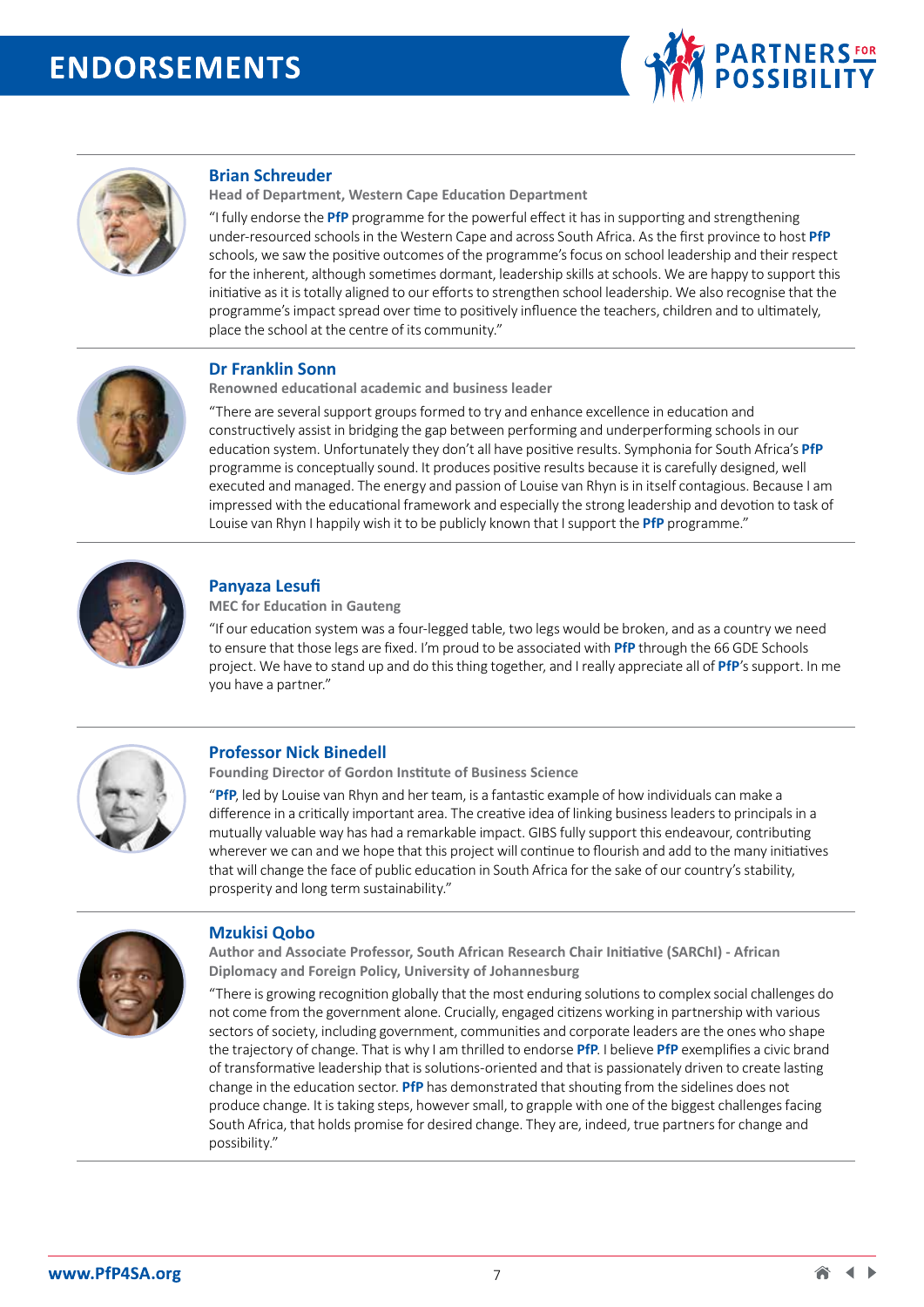



### **Edward Chr Kieswetter**

**President of Da Vinci Institute, Investor & Businessman** 

"Education is central to changing the fibre of our society, creating self reliant & well functioning individuals, families & communities. At the heart of an efficient education experience is a competent principal and corp of teachers. **Partners for Possibility** understand this and has created an enabling means for leaders from amongst education and business to learn and grow together to give us hope and our children a better learning experience at school. I support this unique approach of **PfP**."



#### **Adam Craker**

**Chief Executive Officer of IQ Business Group**

"The best ideas in life become obvious with the benefit of hindsight, although only come to light through outstanding conceptualisation and execution. **PfP** unites government, business and society as partners to create a future for our children by advancing leadership in our education system. Our opportunity is not only to embrace the approach and its results across our school system but to leverage the same into how we grow and transform as a nation."



#### **Sheila Camerer**

**Senior Member of South African Parliament, DA** 

"It is a pleasure and a privilege for me to endorse this excellent transformative initiative of **PfP**. As a grandmother of five young South Africans fortunate enough to be attending some of our country's top schools I am deeply aware of the need to strengthen our schools on the broadest possible basis. This can only be done through leadership which is why this partnership project is such a great idea. I appeal to business leaders in all communities to support the **PfP** initiative and ensure that schools in all our communities become centres of excellence."



#### **Tony Leon**

**Chairman of Resolve Communications, Founding Leader of the Democratic Alliance, formerly South African Ambassador to Argentina, Uruguay and Paraguay** 

"I am delighted to endorse **PfP** and making a small and positive difference in the battle to achieve good educational outcomes, one school at a time. **PfP** brings together leaders from South Africa's high performing private sector and matches them with school principals in challenging environments. We all know, and research around the world proves, that the health of a school depends on empowered principals and good teachers. Our country spends more on education than practically every developing country in the world and yet we have dismal results. These partnerships can, in a meaningful way, change that trajectory and transform our country."



#### **Rod Fehrsen**

**Semi-retired after a career as an industrialist across a wide range of industries, Non-executive Director, Coach and guide with a passion for people and strategy**

"I have been passionate about leadership and learning for many years. The **PfP** programme combines both in a way that will uniquely build capacity for the future of our children and our nation. Their programme is a great help to developing both a managers and a school principals leadership skills precisely because it provides the opportunity to engage outside of their direct lines of responsibility."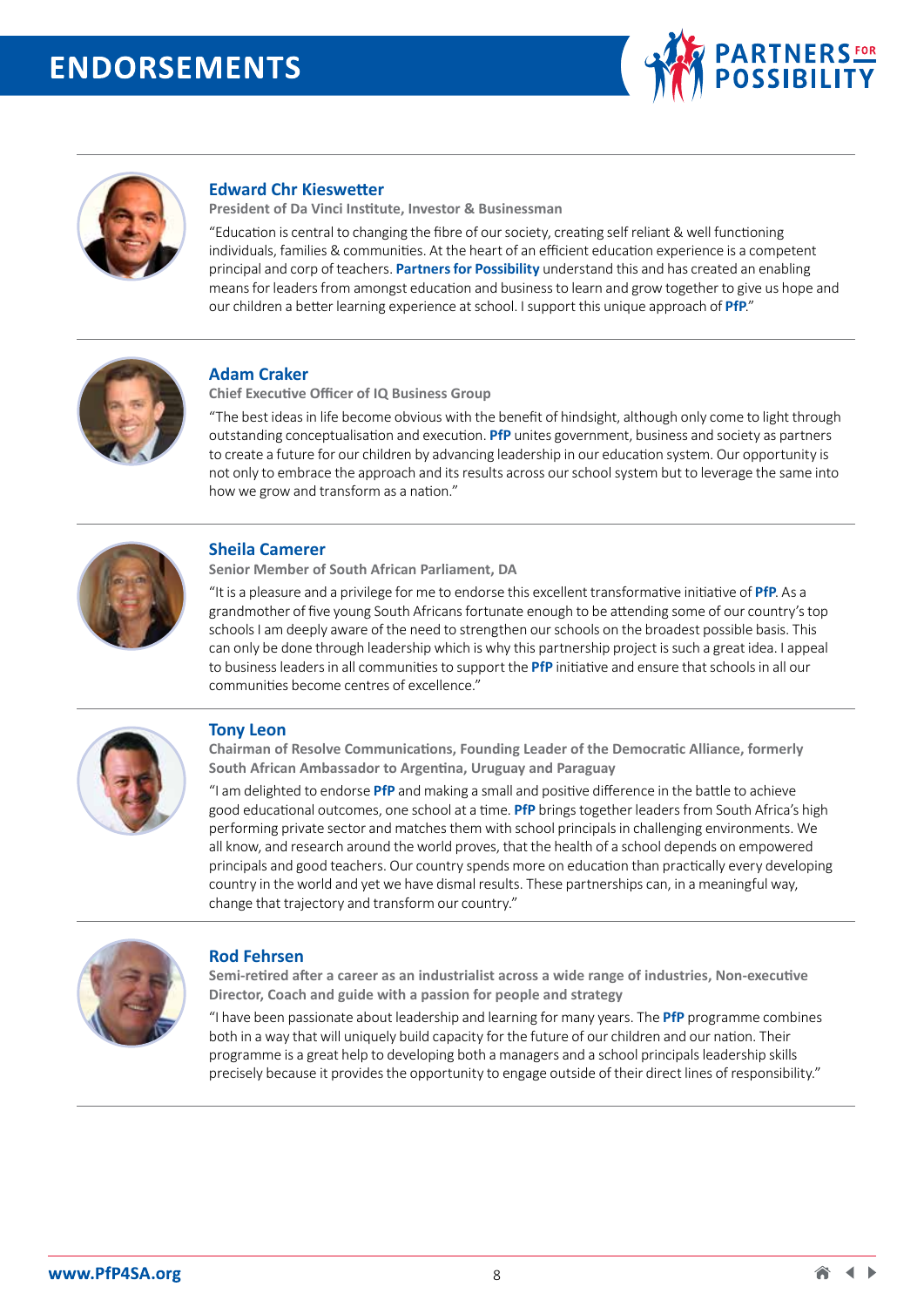



#### **Dion Chang**

**Founder of Flux Trends, Trend Analyst and Innovator**

"**PfP** is the kind of public/private sector initiative we need, not only in South Africa, but also in the new world order we are transitioning into. It illustrates, and practises, an approach which is neither boxed nor siloed: a traditional mindset that is proving obsolete for the 21st century. In South Africa it demonstrates the active citizenry we desperately need to turn the idealism of our rainbow nation into a sustainable reality. If our country is to evolve and prosper, we can no longer afford to sit on the sidelines as passive bystanders, but need to actively participate in building the nation and society we all want to live in. **PfP** provides the foundation of this envisaged future."



#### **Justin Spratt**

**Director of Business Development at Uber** 

"Children really are the future. Louise and her team have formed an incredible initiative to invest and support the education of our nation's children - investing in the very resource that will ensure better lives for all. I commend the hard work and tenacity of **PfP**. We have hope because of people like these."



#### **Billy Selekane**

**Internationally acclaimed inspirational Keynote Speaker** 

"I have been a merchant of hope for more than 15 years, selling the power of possibility because I know just how important it is to have a nation which is focused, educated, responsible and visionary. When I encountered Louise and she introduced me to **Partners for Possibility** I knew there and then that there is hope not only for South Africa but also Africa. I believe that what they have created is an amazing process which will not only get business to share needed skills with educators, but that education will listen to what businesses need and be able to prepare the young minds for the world. I believe that this is the 2nd revolution that South Africa needed, to liberate the minds of the young and show them the power of possibility by bringing to them successful men and women, who at one stage sat at those desks and some on the floor. **PfP** is what the world needs and I am proud to be associated with them."



#### **Yusuf Abramjee**

**Social Cohesion Advocate, Play Your Part Ambassador, Anti-crime Activist and Consultant** "**Partners for Possibility** under the leadership of Louise van Rhyn is doing sterling work. Our country has three main priorities:

- 1. Education
- 2. Education
- 3. Education

You are making a difference. The business community needs to support initiatives like yours which contribute significantly. Your results speak for themselves. Continue the good work and Lead SA."



#### **Kuseni Dlamini**

**Chairman of Aspen Pharmacare Holdings** 

"**PfP** does outstanding work that directly and meaningfully unleashes the potential of principals in schools that need help the most. I can't think of any other better way of making South Africa and the world a better place for all than ensuring that our schools effectively prepare the youth for impact and leadership in a globally competitive world."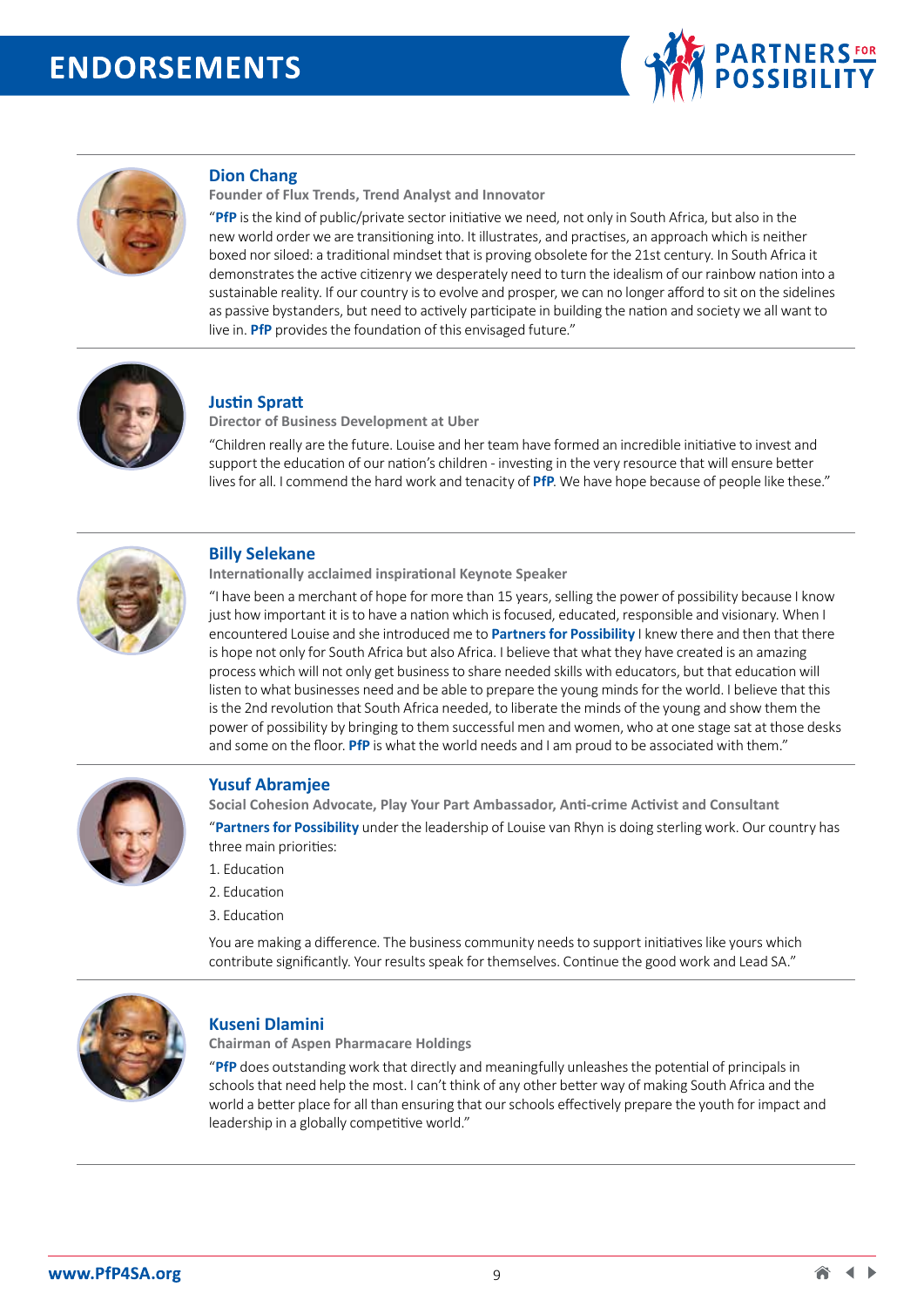



## **Professor Derick de Jongh**

**Director: The Albert Luthuli Centre for Responsible Leadership** 

"No organisation or school can flourish without dedicated and responsible leadership and no intervention in under-performing schools will have a lasting change if there is a leadership vacuum at the school. Partners for Possibility brings together business leaders and school principals to address this leadership challenge, with fantastic results. I wholeheartedly endorse the work done by **PfP** and I believe in their capability to change our basic education sector for the better."



## **Phuti Tsukudu**

**Owner, Tsukudu Associates** 

"**PfP** makes me think of the work of Barbara Max Hubbard, a wise woman whose pioneering work on us as co-creators rings true to **PfP**. **PfP** embodies most of the qualities, energy and consciousness that she talks about. The by being a co-creator one relinquishes the desire for power and celebrates authentic partnerships by bringing one's unique genius with that of another.

At a practical level this results in deeper relationships, harmonious communities and synergistic solutions to collective challenges. What the testimonials attest to are these co-creation qualities in authentic partnerships.

**PfP** demonstrates that solutions lie within and with those involved, not others whoever others may be. It places the locus of control internally and not externally, truly appreciating that we are the ones we have been waiting for. May this work be a beacon of hope for our children, who are the future."



#### **Conrad Sidego**

**Director of Companies** 

"**PfP** is a great example of the transformation that we need in South Africa. We will strengthen the fabric of our society by these kinds of partnerships where leaders from different sectors work together in a spirit of contribution."



#### **Alan Hosking**

**Chief Strategist, Architects of Greatness** 

"All parents, whether they're at home in a shack or a boardroom, want the same three things for their children: a good education, good opportunities and a good life. Our nation's future lies in the hands of our children, so our children need a good education to enjoy good opportunities and a good life. I salute **PfP** for ensuring that more of our nation's children get the education they need so that a benefit to one becomes a benefit to all."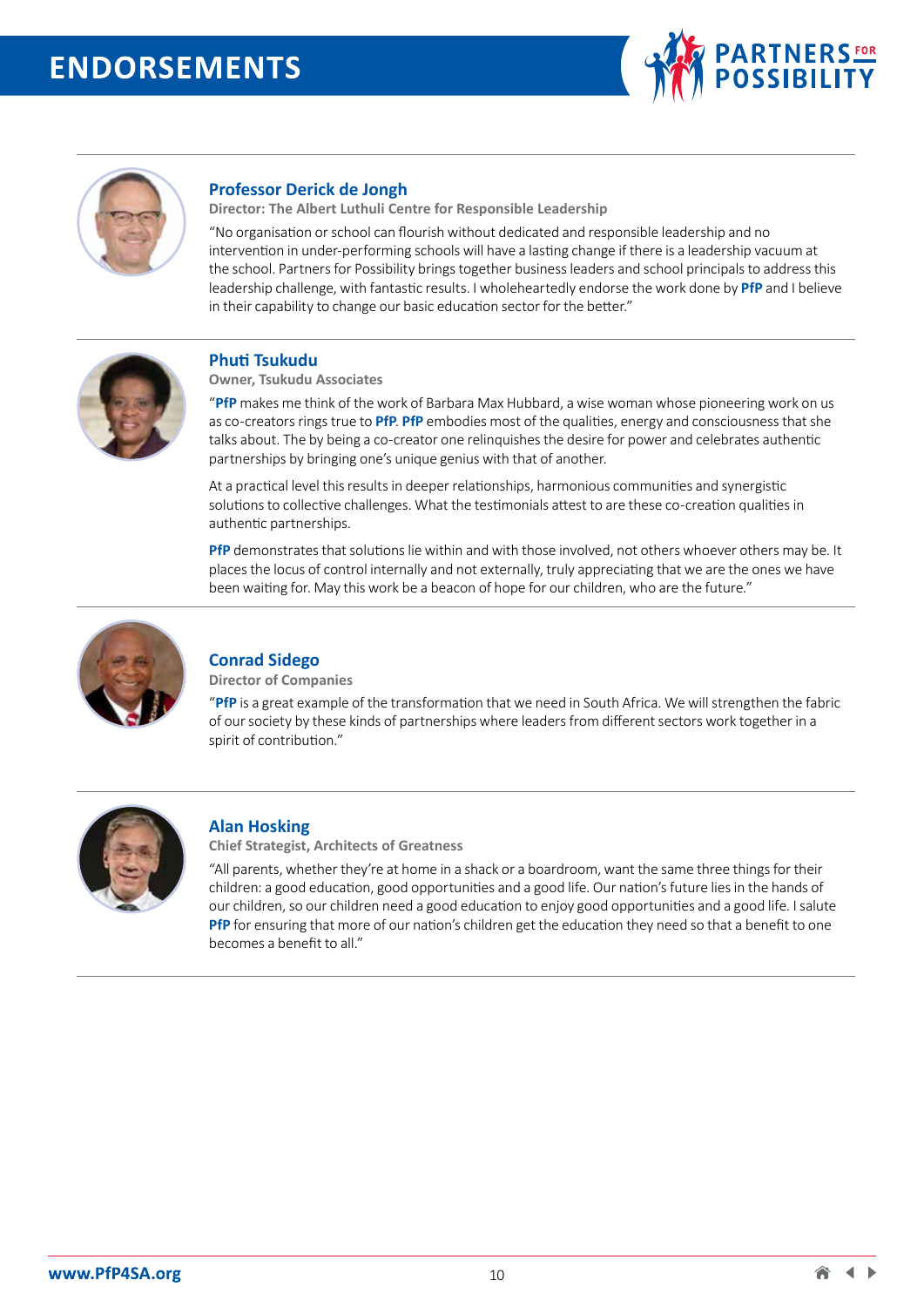



#### **Pieter Twine**

**Passionate about education and the potential of our children.**

**General Manager – Woolworths Loyalty and MySchool MyVillage MyPlanet Fund Raising Programme.**

"The future of our country does not belong to the adults of today, we are purely the custodians until we hand it over to the children of today.

If we do not invest in capacity of those in leadership roles at our schools, help them gain the support and commitment of the communities around them, they will not succeed nor will our country.

We are proud to have Symphonia on board as a beneficiary of the MySchool MyVillage MyPlanet programme. Through the **PfP** initiative we have helped our partner schools take ownership of their tomorrow, today."



## **Graeme Bloch**

**Education Expert** 

"**PfP** speaks to the urgent and fundamental need to fix South Africa's school system; and also speaks to the energy that exists in all sectors to work together on this national priority. Schools provide a unifying point to bring together parents, donors, religious teachers, pupils, to help our young people to fly and for our nation to be the best. Education is the tried and tested route out of poverty."



#### **Dr Graham Power**

**Founder of the Global Day of Prayer and Unashamedly Ethical movements, Founder and Board Chairman of Power Group of Companies**

"One of the diseases of our times is that of individualization (rather than community) and independence (rather than interdependence), resulting in isolated spheres protecting and securing their own interests. The answer to this problem and other social issues often lies within people coming together and holding hands. Our society needs more programmes such as **PfP** that builds bridges between our separated societies. I fully endorse this key initiative that strengthens community – a place where we can take responsibility for our neighbours."



#### **Lynda Smith**

**CEO of Refirement Network** 

"I am a social entrepreneur and passionate about education. It has been a privilege to be involved with this model as a board member since inception.

True change can only happen when ordinary citizens become involved and together with principals, teachers, learners and parents we start to make a difference to a community, one school at a time. The change seen in both hearts and minds of both the business leaders and principals is what will change the fabric of our society.

The added benefit of this model is that many other skilled individuals who are willing and able can engage as a result of leadership, relationships and systems in place. Parents are the primary educators of our children and the invitational style and process is helping ordinary parents to understand their role to engage and to be a co-partnership in the educational journey of our children.

Together we can change the story of our nation one child, one parent, one school and one business leader at a time. I encourage many more to become involved and to enjoy the journey. It will change your life forever."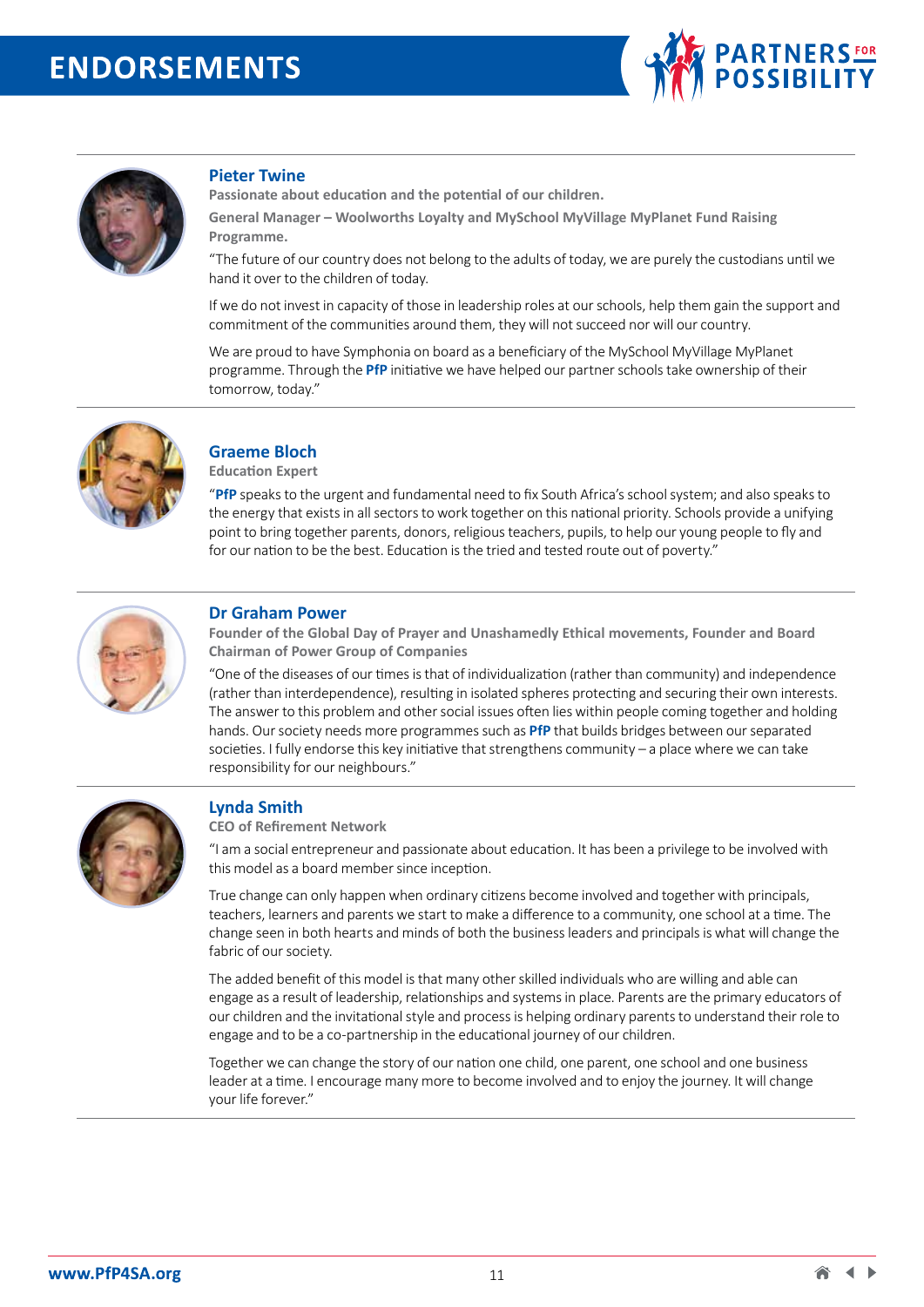



#### **Terry Meyer**

**Founder and Director of Leadership SA** 

"This innovative programme is a transformational and life changing experience for leaders. It is grounded in global best leadership development practice but is highly relevant to effective leadership in the context of South Africa. It also provides tangible benefits to schools and the communities they serve. For leaders who wish to move beyond traditional business school theory into the realms of personal transformation and experiential learning, this is best of breed."



#### **Michel Joffe**

**General Manager at OLSPS**

"The complex challenges in South Africa can only be solved by the leaders within these schools. The **PfP** programme loves and creates space for these leaders to find their own solutions, which impact thousands of people."



#### **FW de Klerk**

#### **Former President of South Africa**

"I applaud the **PfP** programme and its valuable contribution to the vision of achieving quality education for all South African children by 2022. I support the **PfP** programme because it enables successful businesses to share their financial and managerial skills with the school principals who do not have access to such resources. The partnerships that develop are making a significant contribution to the improvement of participating schools. They also represent an excellent example of the manner in which South Africans from different communities and walks of life are working together to build a better society. South Africa's future success depends on our ability to transform key areas of our national performance, particularly education to ensure that all South Africans have the opportunity to participate in the economy and of benefiting from our new constitutional dispensation. I agree with **PfP** and the National Development Plan that the provision of decent education for all our people is one of South Africa's biggest challenges. I therefore wholeheartedly endorse the **PfP** programme and applaud the contribution that it is making to the improvement of education."



#### **Dr Mamphela Ramphele**

**Medical Doctor, Businesswoman, Social Activist** 

"Nothing matters in the life of a nation as much as education. If you look at history, the societies that have succeeded are those that value education, that invest in education. By investing I'm not talking money only. I'm talking time, energy, enthusiasm and high expectations of our children."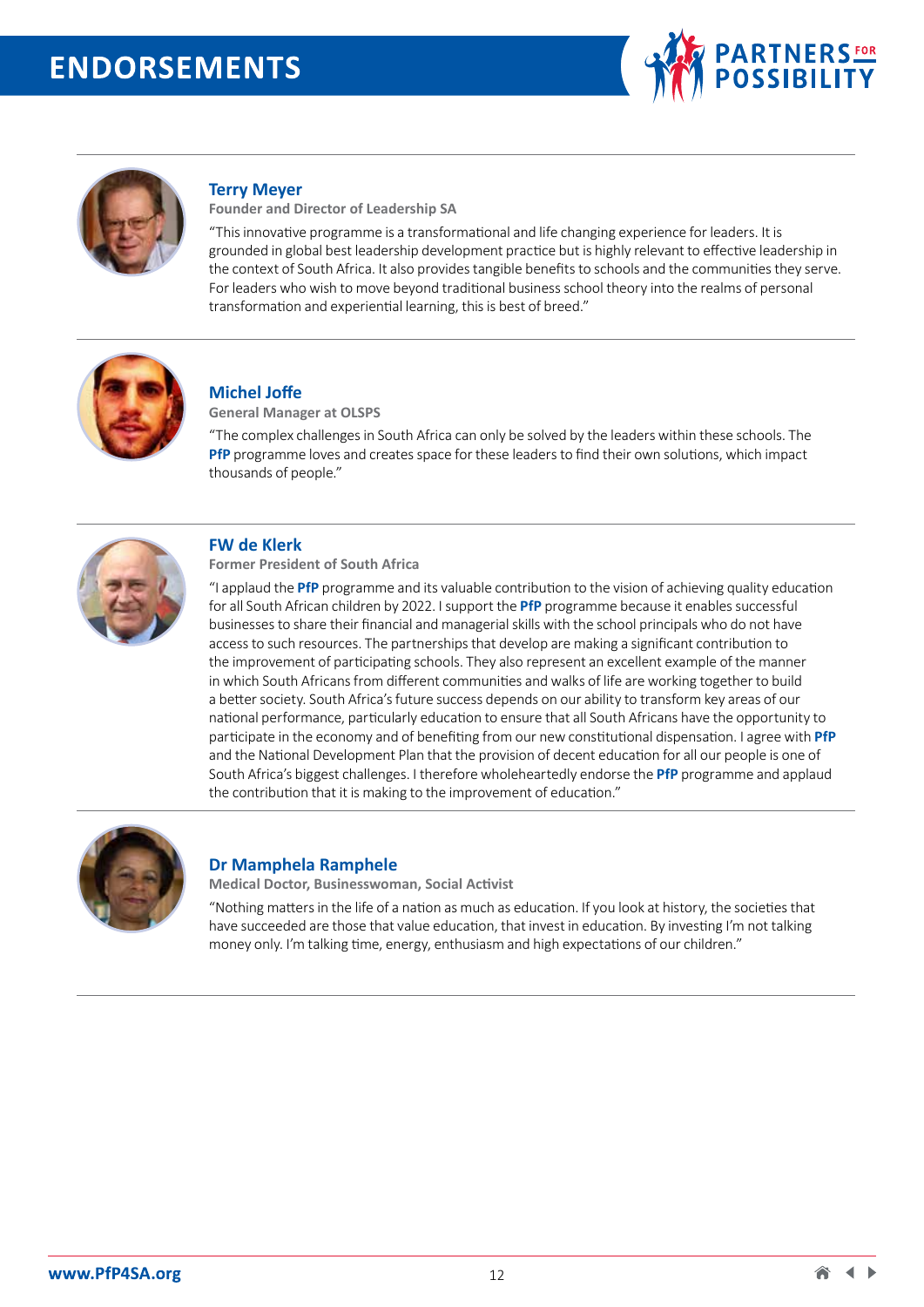



#### **Arthur Preston**

**Principal of Elkanah House Primary School** 

"The **Partners for Possibility** initiative has provided me with greater insight into the challenges faced by some of my colleagues in the state sector. It has also provided me the opportunity to see the value of business insight and experience in the education sector. However, the greatest joy for me has been to observe the deep understanding and relationship which develops between the principal and his/ her business partner. The increased respect for and understanding of each other's realities has played a large role in the success of the initiative. I believe these partnerships, which cross social, economic and cultural boundaries, give hope for a brighter future for our country's youth."



#### **Justin Foxton**

**Co-founder of The Peace Agency** 

"I would like to take this opportunity to state my support for the **PfP** project. This goes to the very heart of some of our most pressing social concerns and tackles them in a realistic, sustainable and resultsdriven fashion. So often in our modern world we see well meaning projects spring up that have neither the wisdom nor the focused intentionality to have lasting impact. This project is not one of those. It is founded on excellent thinking, broad vision and hard work and I believe that it can and will play a significant role in the future development of our communities. By placing schools, our children and youth at the epi-centre of the process of healing and transformation, this project is acknowledging that change must happen, not only from the top down, but from the inside out."



## **Salah Elbaba**

**Chief Executive Officer of SMSweb** 

"We are happy to endorse the **PfP** project. As a business we focus on connecting schools to parents using technology, we have seen the actual benefits of what happens when parents are made aware of what is happening in a school, and how that improves the education of the learner. Your project takes this to a new level, and enables not only parents but all the people involved in a school community (learners, parents, educators and the local community) to come together and make a difference."



#### **Dave Duarte**

**Educator and thought leader** 

"Bringing business and school leadership together is just brilliant. All leaders need support and development, and school principals especially, because their role is so incredibly important yet complex, challenging, and often under-resourced. Thank you, thank you to everyone involved in **PfP** for your investment in our country's most important growth sector, Education."



#### **Varkey George**

**Social Entrepreneur** 

"What a wonderful idea it is to partner schools and corporates to work together towards a better future for the young of South Africa. There is so much that the corporate world can learn from our schools and so much the schools can learn from corporate. This mutual learning is leading to mutual support. Corporate management systems can enhance school management systems and better school management systems lead to better teaching and learning which further leads to a better workforce for the corporate. **PfP**, a Symphonia South Africa project, is encouraging, supporting and implementing this programme. What a brilliant idea!"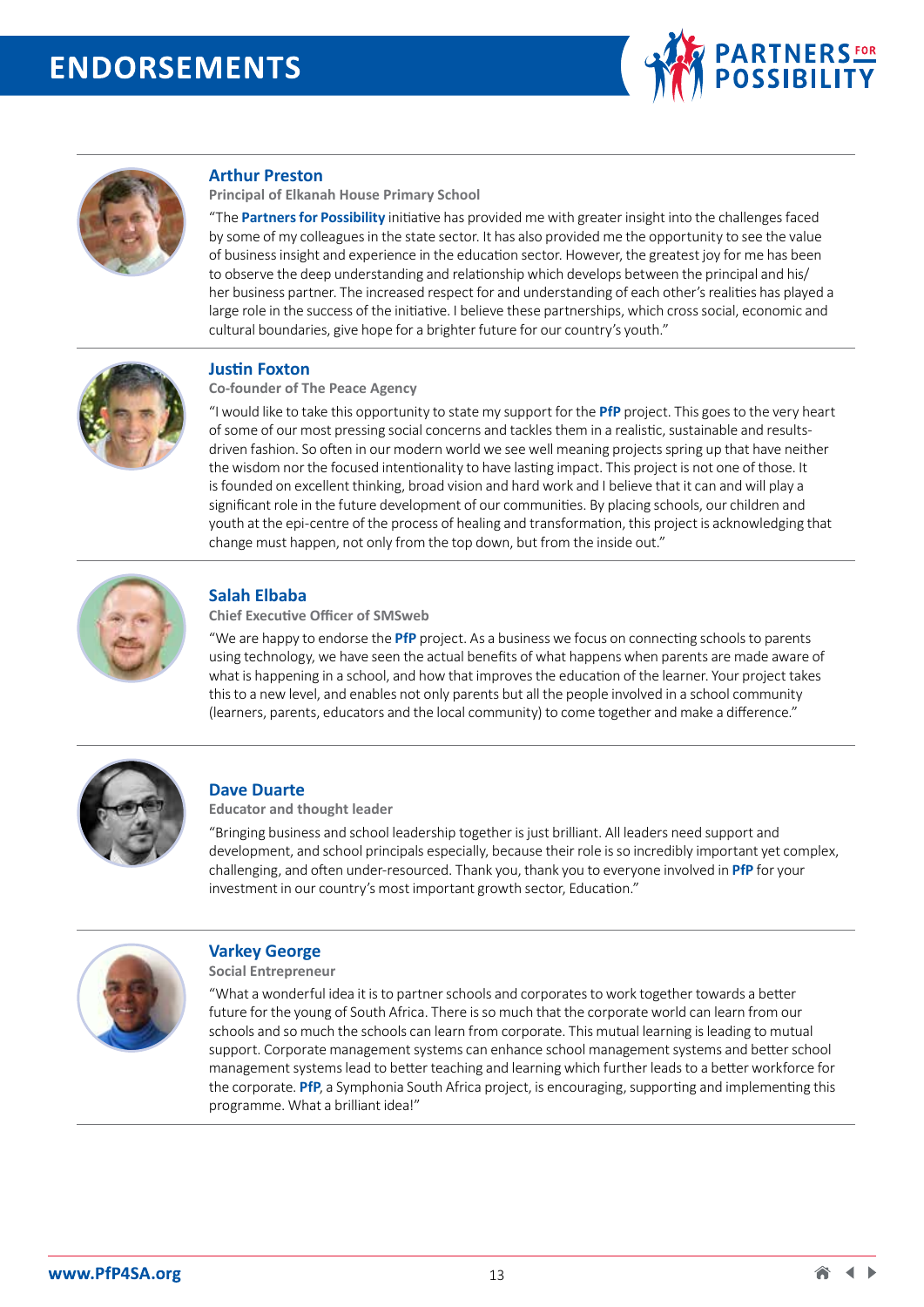



## **Ian Mclachlan**

**Former Principal at St Stithians College and education thought leader**  "I think **PfP** is a wonderful idea, built on sound development science. I would encourage all businesses, who care about the future of South Africa, to get involved."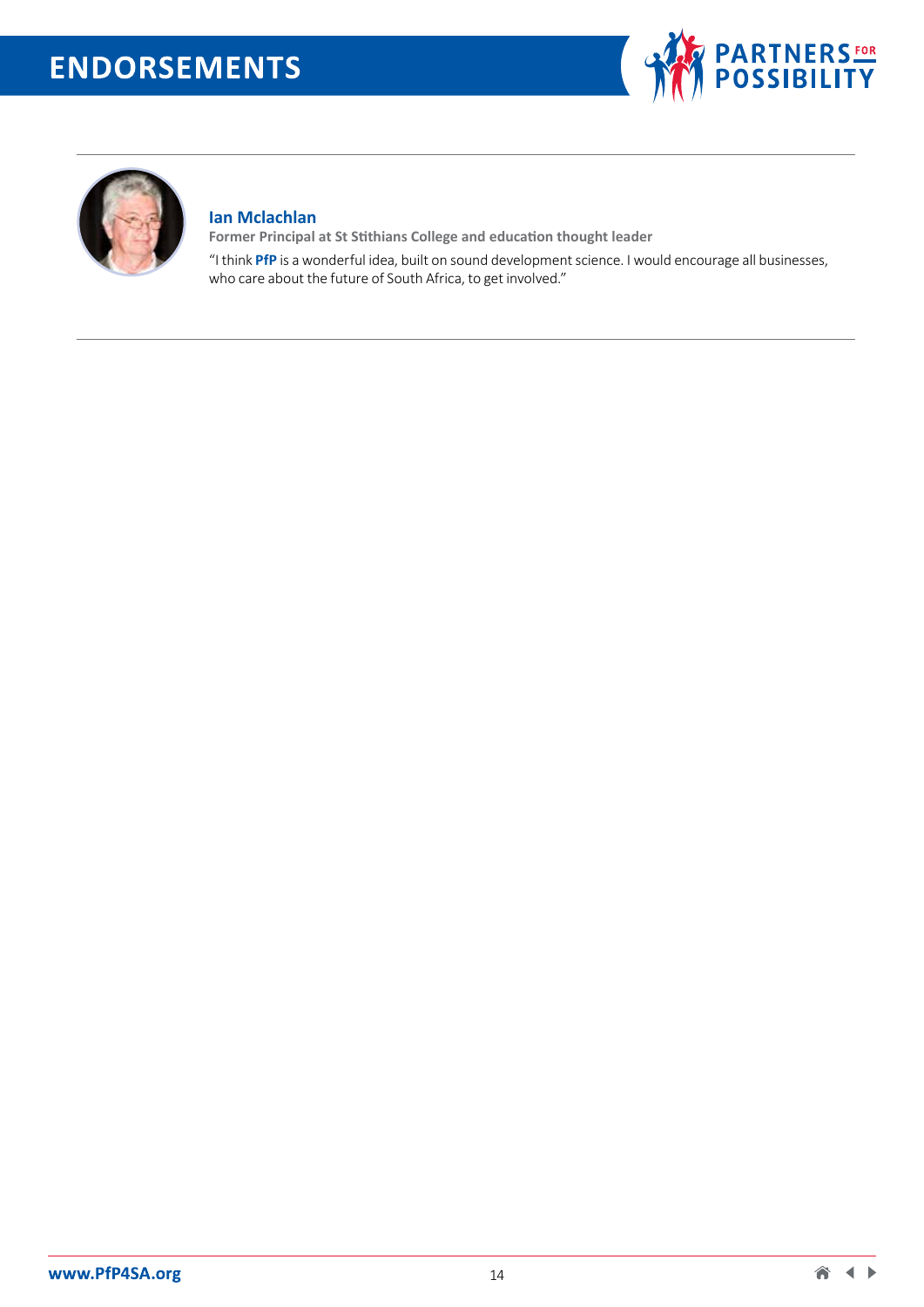

# Endorsements from **PfPs**



## **Wendy Luhabe**

**Economic activist and social entrepreneur** 

"In a world where there is a chronic leadership vacuum and pockets of excellence, I am inspired by this home-grown, innovative and sustainable solution which places education at the centre of community. We invite you to join us in creating new possibilities, new partnerships, collaborative and experiential approaches for leadership development in a changing environment that requires a new intelligence. This is essential for us to leapfrog South Africa to realise her full potential."



## **Itumeleng Kgaboesele**

**CEO Sphere Holdings**

"**PfP** gives us as business people a platform to assist in the education sector, which is in crisis, with the skills and networks that we have. I find it especially appealing that the partnership between a business person and school principal is structured as an equal partnership in which both parties can learn from each other. **PfP** has had a significant impact on my life and the school where I am assisting and I fully support their work in improving basic education in South Africa."



## **Oresti Patricios**

**Chief Executive Officer of Ornico** 

"The experience I have had working with **PfP** and partnering with Solomon Mawela, the principal of Gordon Primary School in Alexandra Township, has changed me forever. This remarkable principal has taught me to be a better human being and to understand the circumstances that some of the learners have to deal with. Lack of food and lack of educational guidance from parents are two of critical factors we needed to address.

"My intervention has been minimal. I was there to listen, as he is the one who knows best how the system works and what's best for his learners. At the beginning of the year we worked together to set certain goals for the school, first among which was learning outcomes. In 2012, from Grade 1 through to Grade 6, in Maths, isiZulu, English and seSotho, the average results were a failing grade, in the region of 16% to 40%. By 2013, all had improved, some by over 20%.

What did it cost me? Not much. A little time mostly, which forced me to schedule my life better, but the excitement and motivation I received from being part of this was priceless."



#### **Jane Tsharane**

**Principal: Makgatho Primary School, Atteridgeville** 

"As an alumnus of the programme, I experienced all that it had to offer. I joined the programme and believed that I would further develop my leadership skills, but I was skeptical of being partnered with someone whom I did not know. That changed however and over time my business leader-partner and I formed a very strong bond that lasted for much longer than our formal year together. I would encourage any principal to join the **PfP** programme."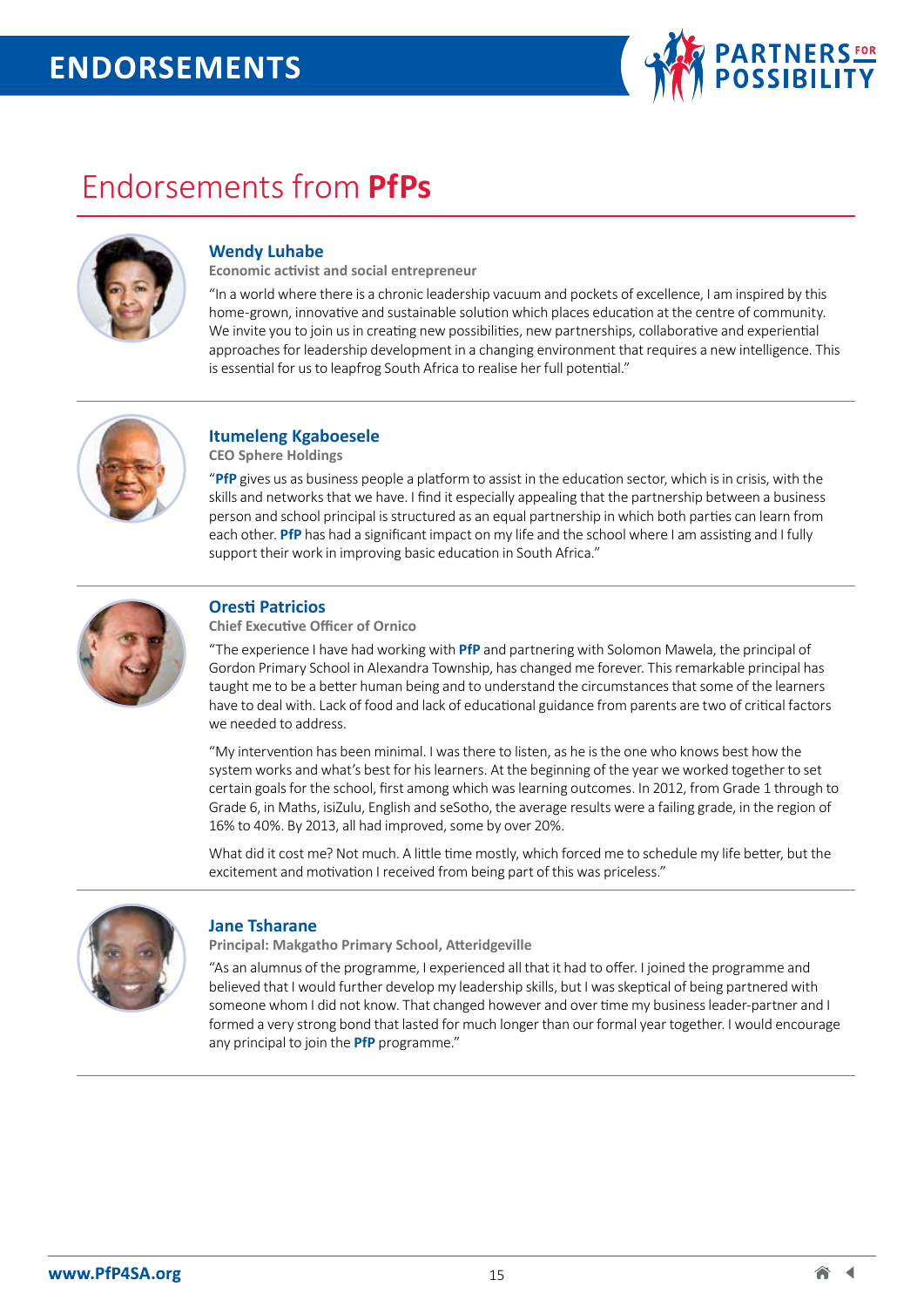



#### **Bob Head**

**Former CFO (SARS)** 

"Of course education is important and everyone here has noted it. but I am a participant with an amazing school in Atteridgeville. And what has it done for me?

- **•** Understanding of all communities from both a business and management perspective.
- **•** Influencing skills have definitely improved I only have influence, no power.
- **•** I am more open to other points of view.
- **•** Listening skills have grown not least because I am confronted by a very different set of circumstances.
- **•** You value other people and what they are trying to achieve. From the Principal to the people protecting our vegetable plot.
- **•** I can make change happen in a totally alien environment.
- **•** Humility. There are some brilliant, talented and amazing people out there.
- **•** It has enabled me to take people to the township that would not otherwise go truly one South Africa.

If you want to help fix education and you want to fix yourself then **DO IT**. Do not just talk about the problems. Get stuck in and help."



#### **Louise Brits**

**Managing Director - Mandevco Consultants** 

"**PfP** is a truly life changing experience, for you as the business leader, for the school principal and for the children at the school. The programme is designed to take you out of your comfort zone and stretch your capacity as leader, while supporting you and your principal partner with regular coaching sessions and formal training. I applaud **PfP** for the way in which they allow for each partner to play to their strengths and for each partnership to focus on the issues that their specific school face. We ARE the leaders we are waiting for."



#### **Thomas Holtz**

**CEO: Multotec Manufacturing** 

"This endorsement was written four years after I started the **PfP** program, and I continue to benefit from the journey my partnering principle and I started together. Initially I was not certain that there was anything that I could learn or even offer my partner. The well facilitated process of getting to know each other and setting some clear objectives for the benefit of the school's pupils was very rewarding and meaningful.

Although the most important objective was to assist the school principal, the benefit I gained was quite unexpected and in so many different ways. I gained access and respect in the work that the principle does and learnt to influence without control and listen deeply to the issues without always giving advice. The course work and the partnership has assisted me in developing a more inclusive and participative management style.

I truly believe that every manager that is serious about leading and managing in South Africa will benefit from this and at the same time get into the world that many of our people live in and make a real difference."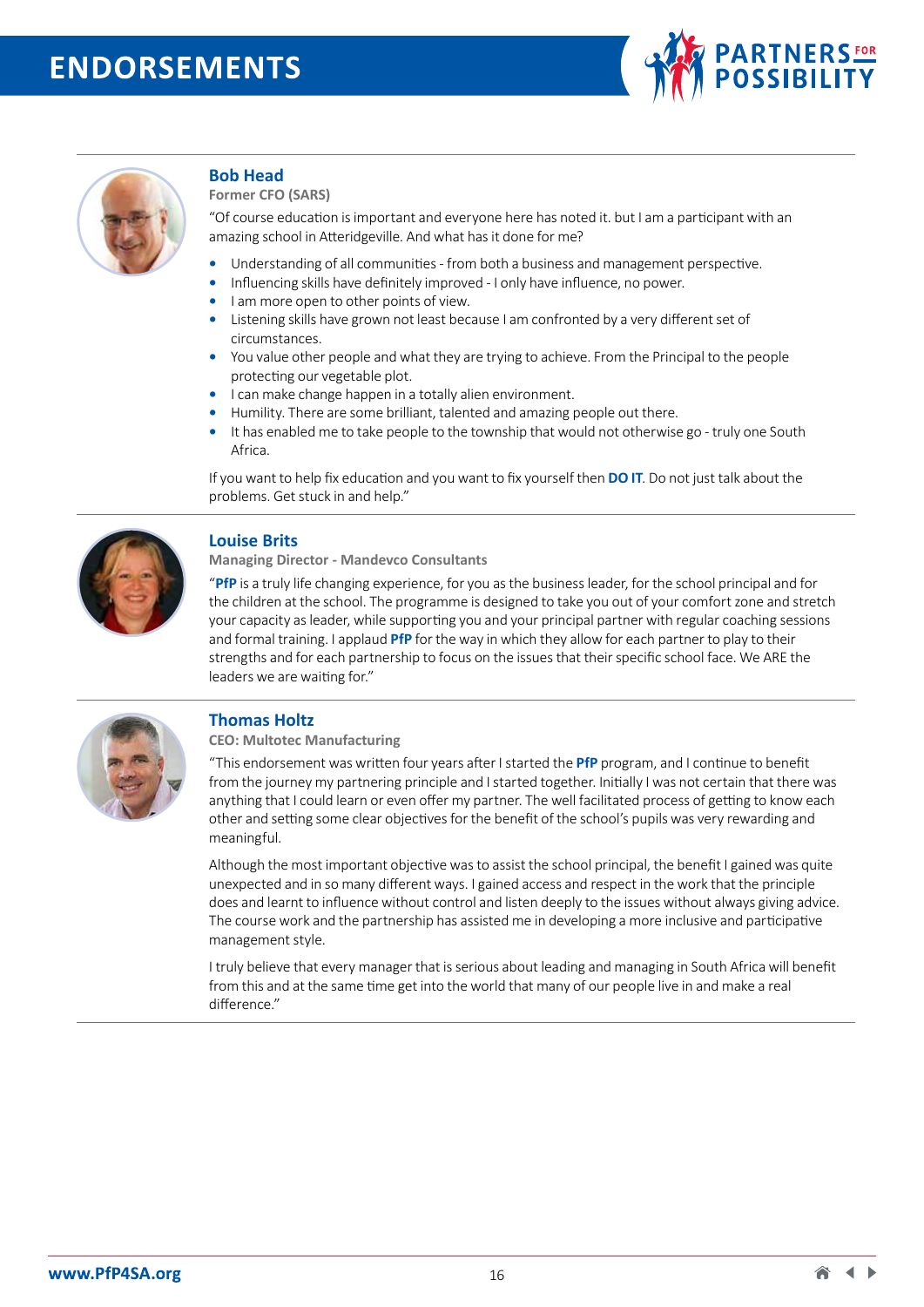



#### **Dave Morris**

**Retired Head of Business Improvement, Anglo American**

"While our attempts to improve education in South Africa should include help at all levels, I believe that the biggest impact lies in creating an effective and efficient basic schooling system. This is best done by the people who lead and manage schools. School principals are the true heroes and heroines of our future and they need all the help they can get, both to improve their management and leadership skills and simply to feel our support. There is enormous capability in the business world to contribute in these areas. As an active partner with a school principal under the **PfP** programme I can say without reservation or qualification that this is the approach that will set us on the right course and I urge all business leaders to learn about and join the programme."